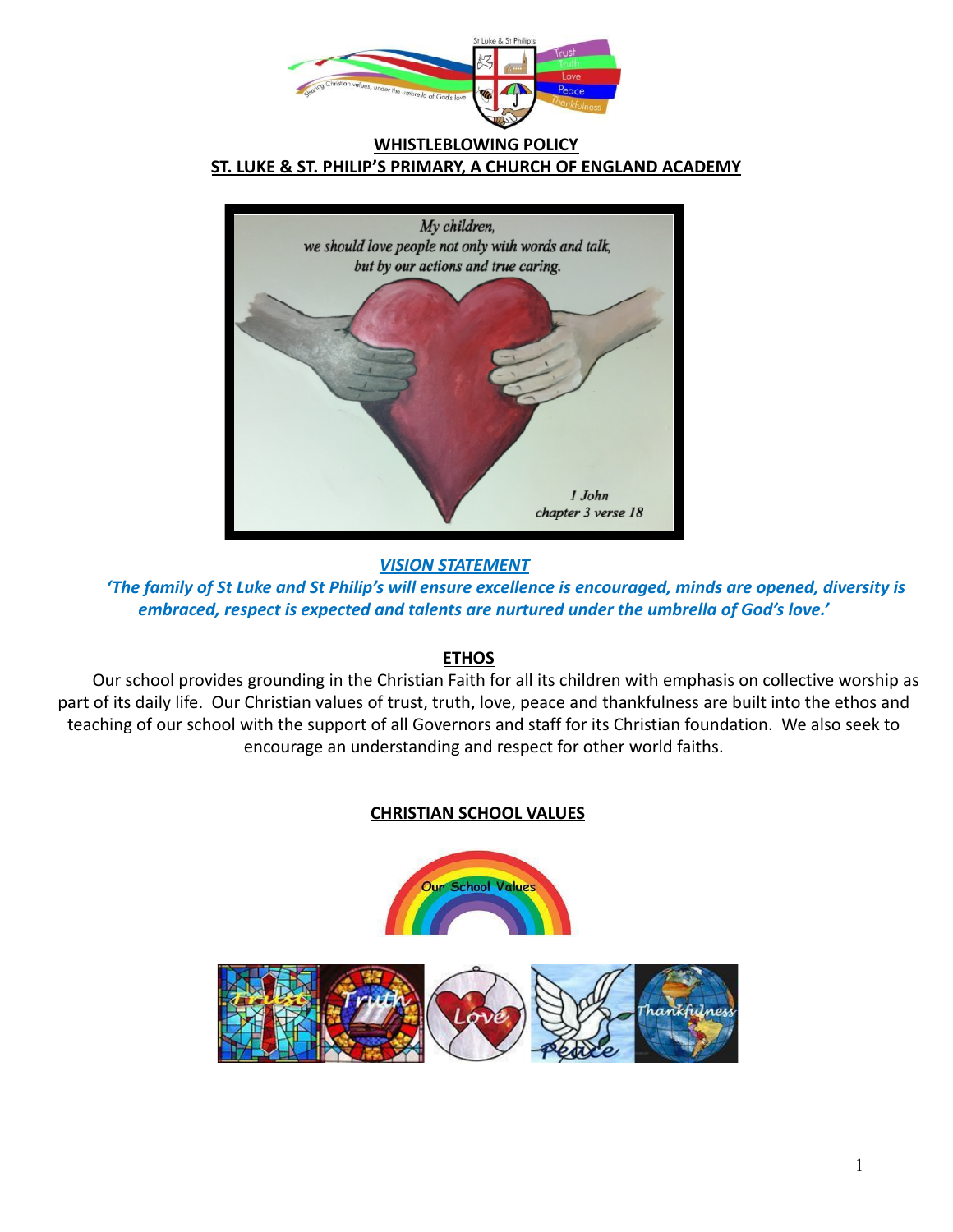## **Contents**

| 5. Safeguards against harassment or victimisation |
|---------------------------------------------------|
|                                                   |
|                                                   |
|                                                   |
|                                                   |
|                                                   |
| 10. How the matter can be taken further           |
|                                                   |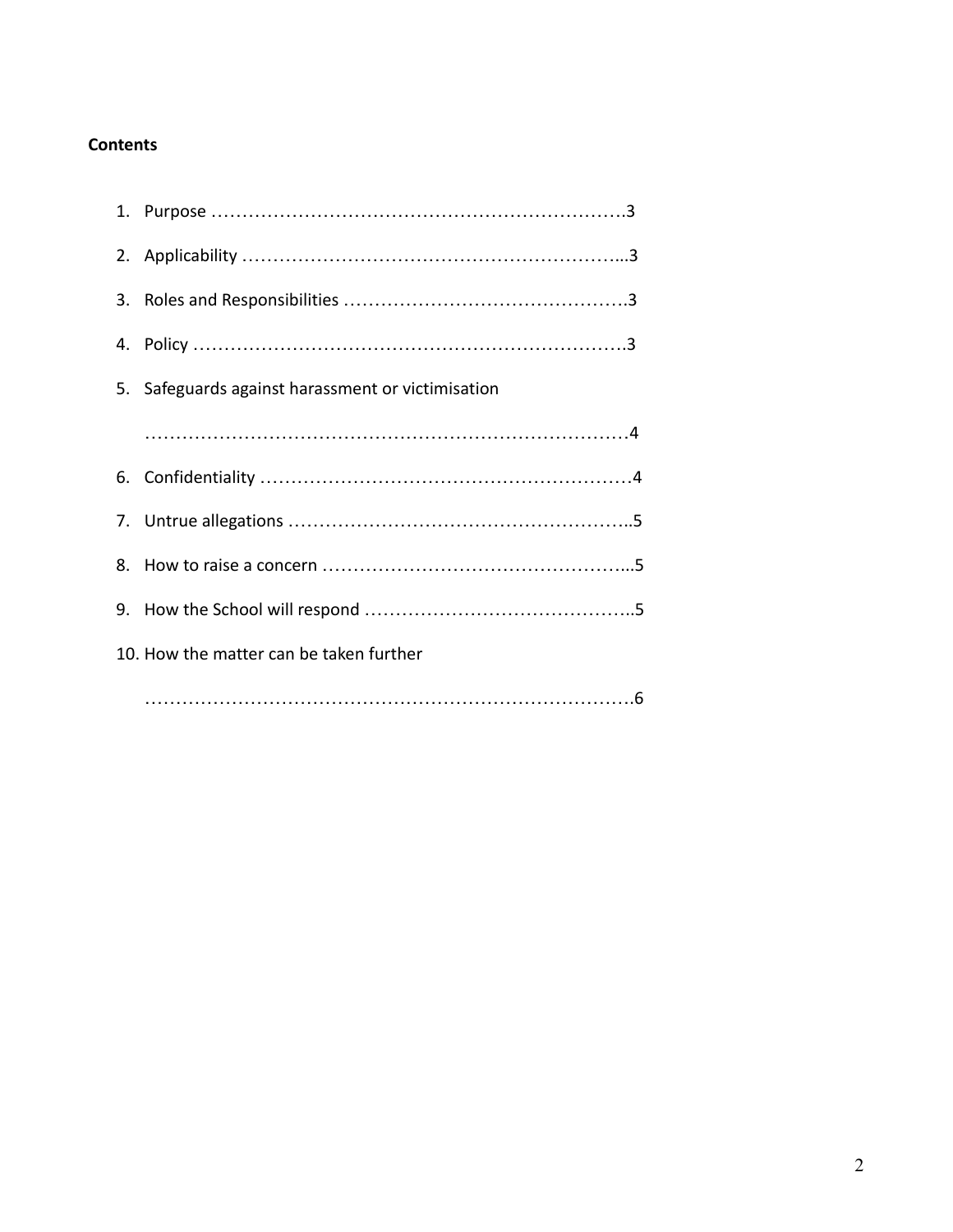#### *MISSION STATEMENT*

### *'The family of St Luke and St Philip's will ensure excellence is encouraged, minds are opened, diversity is embraced, respect is expected and tablets are nurtured under the umbrella of God's love.'*

#### **1. Purpose**

- 1.1 The purpose of this policy is to make clear that employees can and should voice concerns without fear of victimisation, subsequent discrimination or disadvantage. It is intended that this policy will encourage and enable employees to raise serious concerns within the school and the Cidari Multi Academy Trust rather than overlooking a problem or 'whistleblowing' outside the organisation.
- 1.2 This policy is effective from 20th February 2014 as approved by Cidari Education Multi Academy Trust (hereafter referred to as the MAT).

#### **2. Applicability**

2.1 This policy applies to all employees within the MAT whether on a permanent or on a fixed term contract. It also applies to contractors working for the school or MAT on school premises, for example agency workers, supply teachers and builders.

#### **3. Roles and Responsibilities**

- 3.1 The MAT along with the Local Governing Committee and management of the school has overall responsibility for ensuring the Whistleblowing Policy is managed appropriately in accordance with this agreed procedure.
- 3.2 The Headteacher along with the line managers are responsible for making employees aware of the existence of this policy. The Headteacher is responsible for maintaining a record of concerns raised and outcomes (but in a form of which does not endanger confidentiality) and will report to the Local Governing Committee and MAT as necessary.
- 3.3 Employees are responsible for making themselves familiar with and complying with this policy.

### **4. Policy**

- 4.1 Employees could be the first to realise that there may be something seriously wrong within an individual school or MAT. However, they may not express their concerns because they feel that speaking up would be disloyal to their colleagues or to the school. They may also fear harassment or victimisation. In these circumstances the employee may feel it is easier to ignore the concern rather than report what may just be a suspicion of malpractice.
- 4.2 The MAT is committed to the highest possible standards of openness, probity and accountability. In line with that commitment we expect employees, and others that we deal with, who have serious concerns about any aspect of the MAT's work to come forward and voice those concerns. It is recognised that most cases will have to proceed on a confidential basis.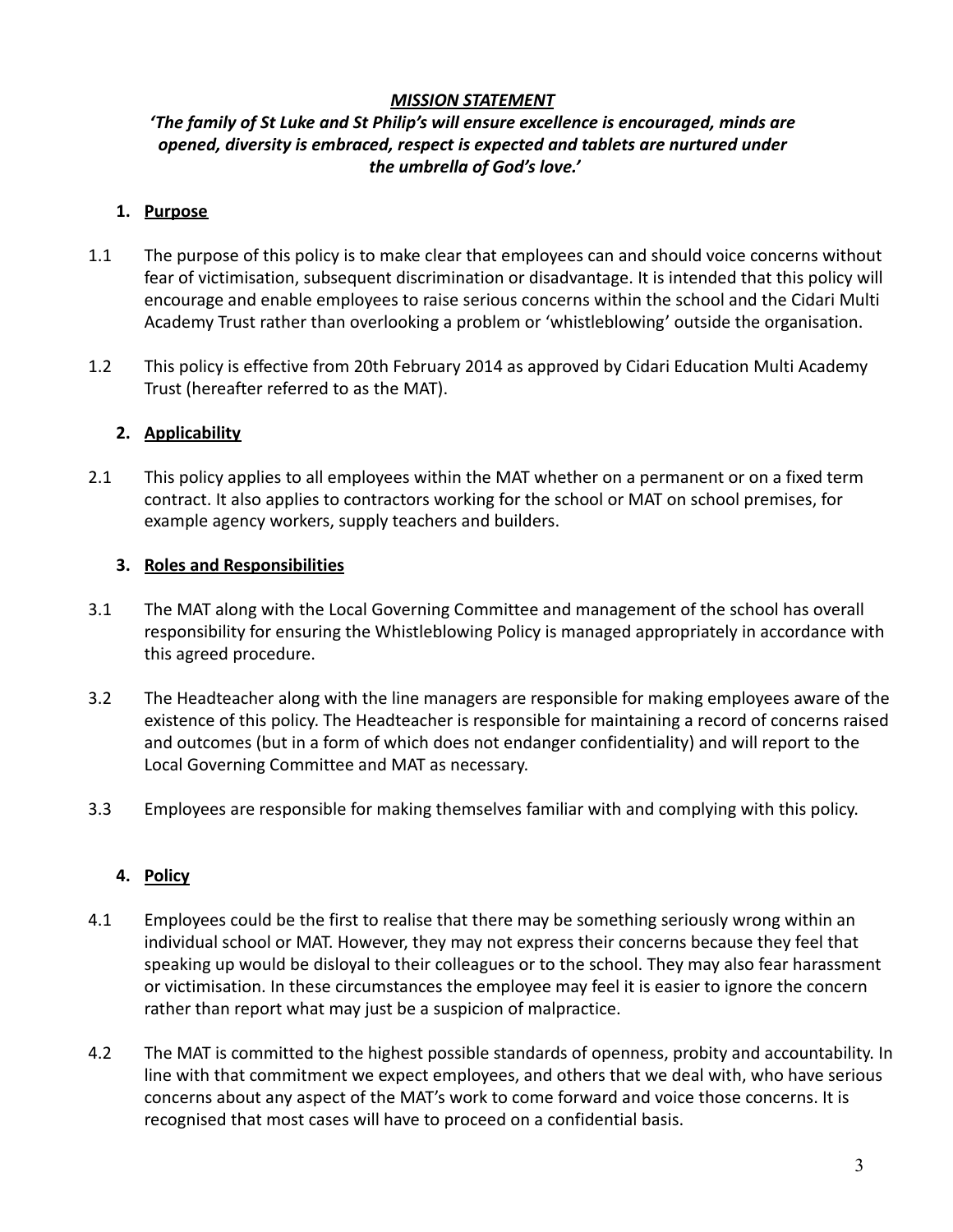- 4.3 This policy aims to encourage employees to feel confident about raising serious concerns and the question and act upon concerns about practice and to provide avenues for employees to raise those concerns and receive feedback on any action taken. The policy also aims to reassure employees that they will be protected from possible reprisals or victimisation if they have a reasonable belief and have made any disclosure in good faith.
- 4.4 A Grievance Procedure exists to enable an employee to lodge a grievance relating to his/her own employment. The Whistleblowing Policy is intended to cover major concerns that fall outside the scope of other procedures. This includes:
	- Conduct which is an offence or breach of the law
	- Disclosures related to miscarriages of justice
	- Serious health and safety risks, including risks to the public as well as other employees
	- Serious damage to the environment
	- The unauthorised use of public funds
	- Sexual or physical abuse of pupils
	- Unethical conduct
- 4.5 Any serious concerns that an employee may have about any aspect of conduct by employees of the school or others acting on behalf of the school may be reported under this policy. This policy does not replace the school's complaints procedure.

### **5. Safeguards against harassment or victimisation**

- 5.1 The MAT recognises that the decision to report a concern can be a difficult one to make. If what the employee is saying is true, or they have a reasonable believe that it is true, the employee will have nothing to fear because they will be doing their duty to the school and pupils of the school.
- 5.2 The MAT will not tolerate any harassment or victimisation (including informal pressure) and will take appropriate action to protect employees when concerns are raised in good faith.
- 5.3 Any investigation into allegations of potential malpractice will not influence, or be influenced by, any disciplinary or redundancy procedures that already affect an employee.

# **6. Confidentiality**

- 6.1 All concerns will be treated in confidence and every effort will be made not to reveal the identity of an employee who raises allegations under this policy. At the appropriate time, however, the employee may need to come forward as a witness.
- 6.2 Employees are encouraged to put their name to allegations wherever possible. This is because concerns expressed anonymously are much more difficult to investigate. Therefore anonymous allegations will be considered at the discretion of the Headteacher/Principal in consultation with the Chair of the Local Governing Committee.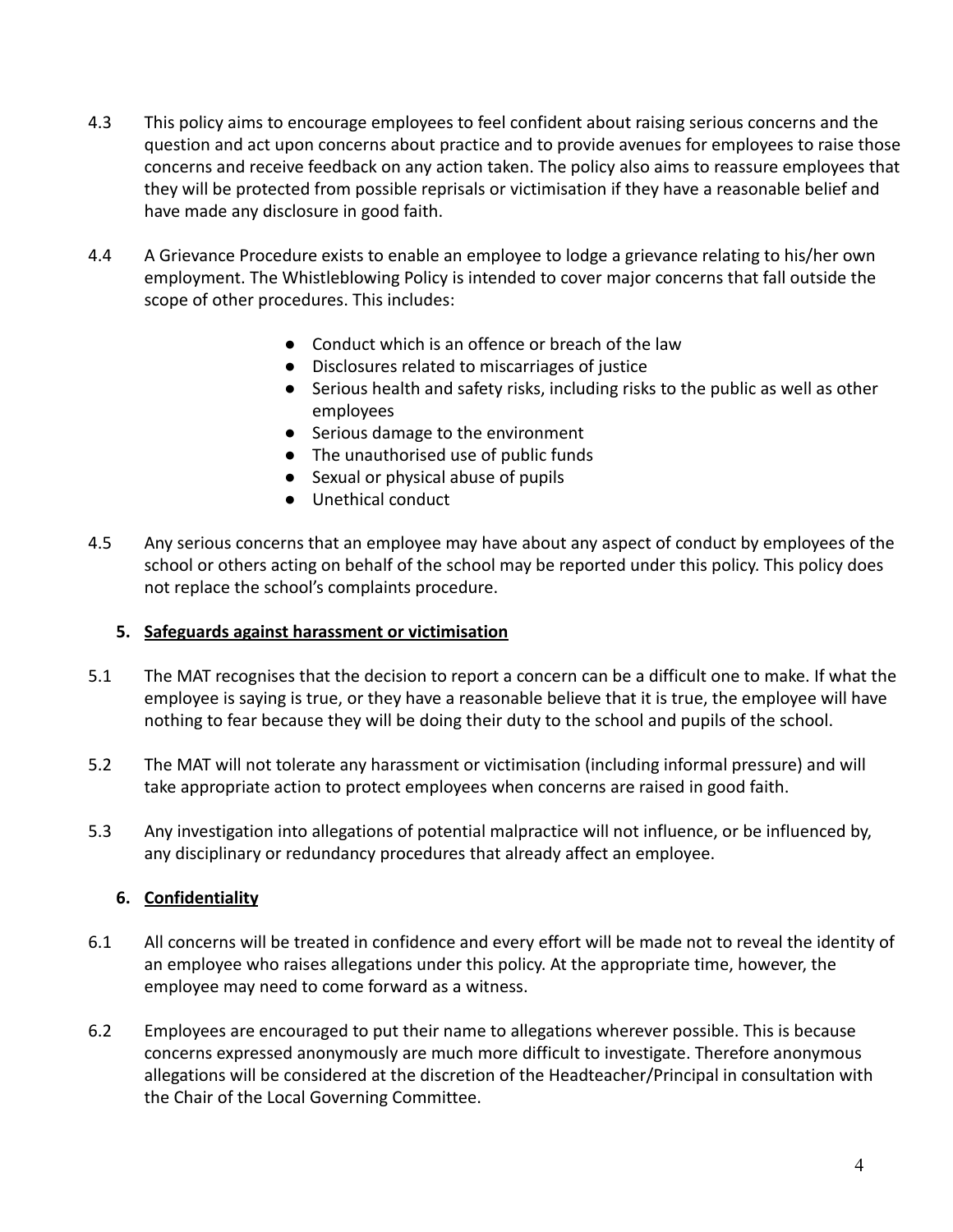## **7. Untrue allegations**

7.1 If an employee makes an allegation in good faith, but it is not confirmed by the investigation, no action will be taken against the employee. If however, the employee makes an allegation frivolously, maliciously or for personal gain, disciplinary action will be taken against the employee.

### **8. How to raise a concern**

- 8.1 In most circumstances the employee should raise concerns with their immediate line manager. This depends, however, on the seriousness and sensitivity of the issues involved and who is suspected of malpractice. For example, if the employee believes that senior management is involved, the employee should approach Headteacher, Chair of the Local Governing Committee or the Board of MAT Directors.
- 8.2 Concerns may be raised verbally or in writing. It is helpful for the following information to be provided: the background and history of the concern (giving relevant names and dates) and the reason why the employee is particularly concerned about the situation.
- 8.3 The earlier the employee expresses the concerns, the easier it will be to take action.
- 8.4 Although the employee is not expected to prove beyond reasonable doubt the truth of an allegation, the employee should demonstrate to the person contacted that there are reasonable grounds for the concern.
- 8.5 The employee may wish to consider discussing the concern with a colleague or trade union representative first and may find it easier to raise the matter if there are other colleagues who have the same experience or concerns.

### **9. How the School with respond**

- 9.1 The school may need to test out the concerns. Where appropriate the concerns may be investigated by management, this could be through the disciplinary process where relevant; or form the subject of an independent inquiry.
- 9.2 In order to protect individuals and those accused of malpractice, initial enquiries will be made to decide whether an investigation is appropriate, and if so, what form it should take. Some concerns may be resolved by agreed action without the need for investigation.
- 9.3 Within 10 working days of concern being raised the Headteacher or Chair of the Local Governing Committee will write to the employee:
	- Acknowledging that a concern has been raised
	- Indicating how it is proposed to deal with the matter
	- Giving an estimate of how long it will take to provide a final response
	- Telling the employee whether any initial enquiries have been made
	- Telling the employee whether further investigations will take place and if not, why not.